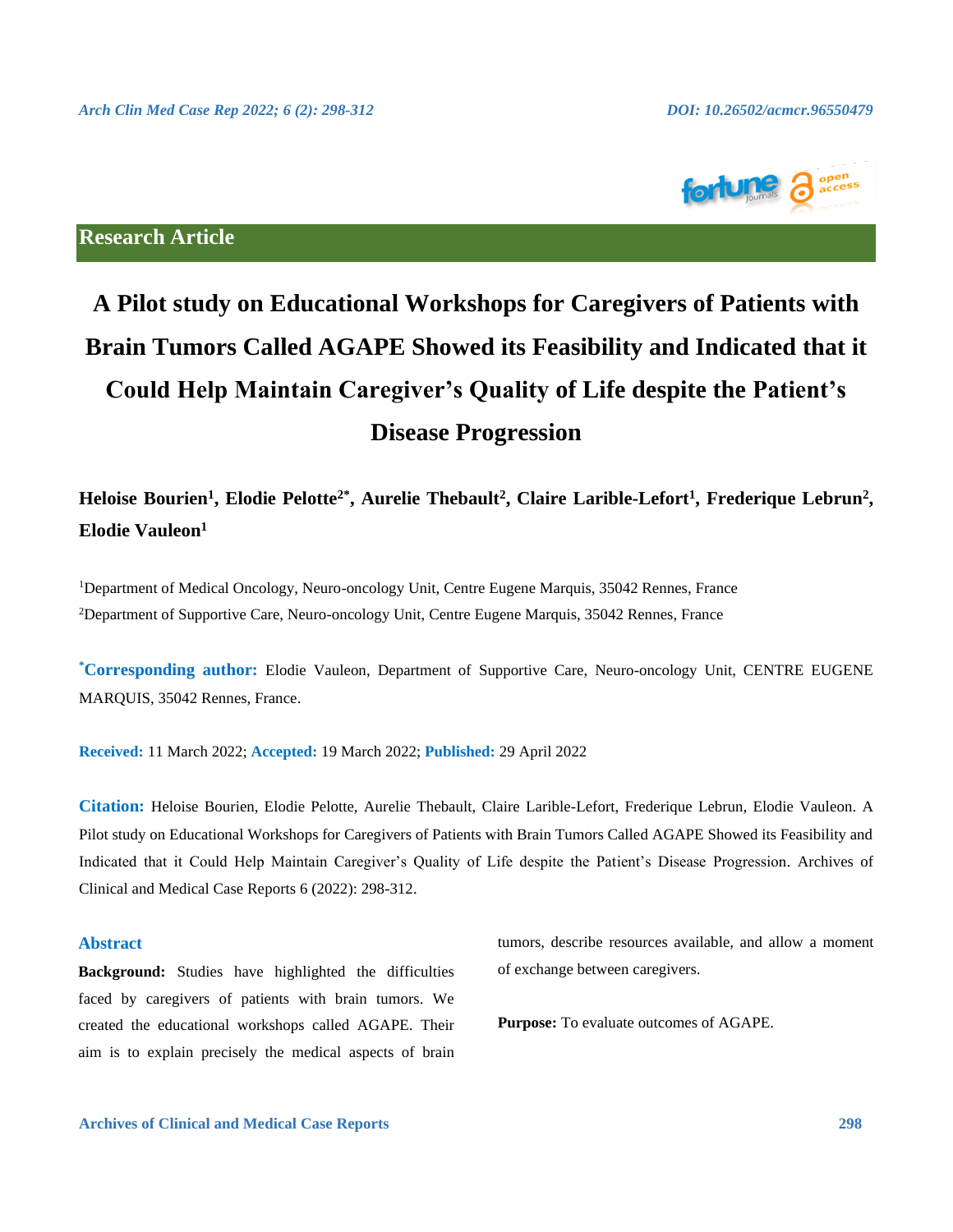**Methods:** This was an observational uncontrolled study. Feasibility was evaluated by the caregivers' attendance of at least 2 out of 3 monthly workshops and their satisfaction. Additional outcomes were the percentage of caregivers in favour of AGAPE sustainability and the impact on their Quality of Life (QoL) according to CarGOQoL questionnaires (Caregiver Oncology Quality of Life) between baseline before the first workshop and after the last one.

**Results:** From February 2015 to March 2019, 12 threemonth sessions were organized allowing 75 caregivers to participate. 84% of caregivers attended at least 2 workshops, the level of satisfaction was very high, and all caregivers responded in favor of AGAPE sustainability. 36 caregivers submitted completed questionnaires at baseline and after the last workshop attended, separated by more than 2 months. The first workshop took place mostly during or after the adjuvant treatment of their loved ones. Twothirds of their loved ones had a progressive disease after the first workshop and 21 died. Caregivers' QoL was stable between the first and last attended workshop.

**Conclusion:** Our study showed that educational workshops were feasible and that they could help maintain caregiver's QoL in the patients. Further studies are necessary to implement them in daily practice.

**Keywords:** Brain Tumor; Caregivers; Educational Workshops; Quality of Life

#### **1. Introduction**

In most brain tumor patients, evolution of the disease leads to neurological and cognitive decline. Patients need daily

assistance and become dependent on caregivers (spouses, partners, children, relatives and friends). Caregivers are often the primary source of support, such as nursing. If patients display neurocognitive disorders such memory loss or dyscalculia, caregivers have to conduct administrational procedures. For patients with behavioral disorders, caregivers have to maintain the social relationship [1]. The caregivers have to cope with the uncertain prognosis despite treatments, the risk of neurological sequelae or progressive changes in neurocognitive functions [2-5]. The caregivers often feel untrained and unprepared to face the adjustment to their new responsibilities and neglect their own needs [6, 7], by reducing their leisure, social and working periods [8, 9]. More than two-thirds of caregivers of patients with brain tumors experience significant stress [10-12], 10 to 50% report depressive symptoms [9] that affect their Quality Of Life (QoL) [10-13]. Patients and caregivers had questions that they considered very important but were not satisfied [14]. Several studies focused on the importance of the nature of delivery information to patients and caregivers [6, 15-17], in maintaining hope, methods of coping, and the importance of relationships [18-20]. Studies have shown that the information requested was sometimes different between patients with brain tumors and their caregivers, in particular about the crucial question of prognosis [21, 22]. Caregivers appreciated the opportunity to ask sensitive questions about prognosis without their loved one present [23]. They also wanted the opportunity to talk to someone who has been through a similar experience, coping with the changes in their social, work, and family life, to reduce their anxiety [14]. Assessing caregivers' well-being has to take a central place in medical supportive care [9, 24, 25]. Up until now three self-administered questionnaires were developed to evaluate the QoL in the caregivers' population: Caregiver Quality of Life Index [26], Caregiver Quality of Life Index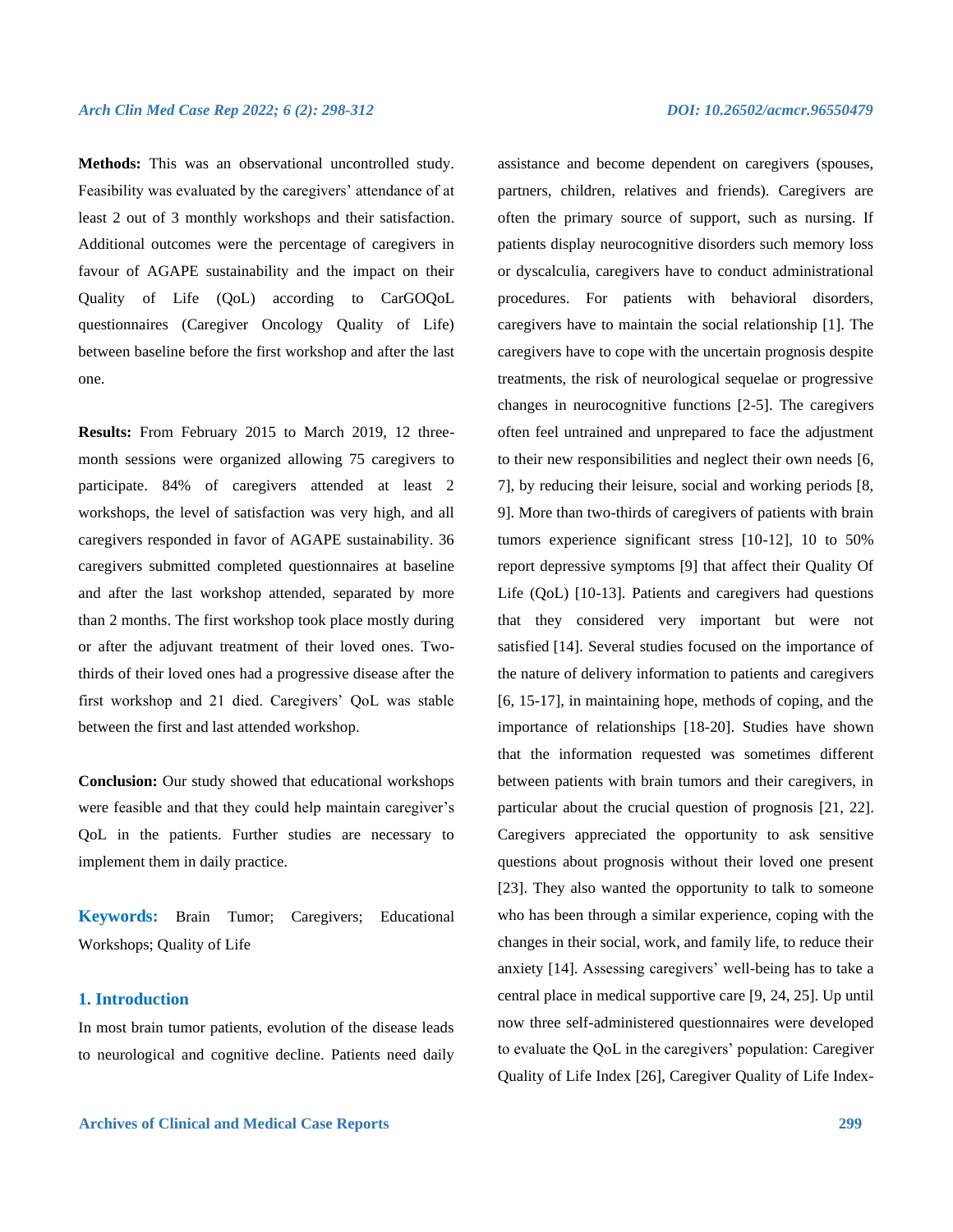Cancer Scale [5] and CareGiver Oncology Quality of Life (CarGOQoL) [27, 28]. CarGOQoL questionnaire has been validated in a large cohort (837 caregivers, 50 of them were brain tumors patients' caregivers, 187 dyades (patients and caregivers) in the validation cohort, 65 of them made all the evaluations).

Medical information and more communication with healthcare providers could improve caregivers' QoL [20]. More education about the disease, the potential cognitive effects of treatment and support groups is required [29]. Educational programs for caregivers have always been a positive experience; and several teams reported their experience for reducing stress [30-32]. However, very few of them studied their impact on the QoL of caregivers [13]. A better QoL for caregivers could positively impact outcomes of patients with glioblastoma [13] and the physical health of brain tumor patients [4, 33]. A study has even shown that the more glioblastoma patients' caregivers know about the disease, the less likely the patient is to die [34]. We conducted educational workshops for caregivers of patients with primary brain tumors. The objective is to explain precisely the medical aspects of brain tumors, describe resources available, and allow a moment of exchange between caregivers. We asked the caregivers to

complete a QoL questionnaire after each workshop and retrospectively studied the impact of our educational workshops on caregivers' QoL.

### **2. Material and Methods**

**2.1. Creation of Educational Workshops called AGAPE ('Atelier Goûter pour les Aidants Proches de Patients ayant une tumeur Encéphalique', snack workshops for caregivers of patients with brain tumors)**

We developed educational workshops called AGAPE based on the caregivers' feedback of patients with primary brain tumors who wanted a place for discussion without any psychologist present. Caregivers had been informed about the aims of AGAPE, as indicated on the flyer, to provide them a place for discussion and exchange with peers, in order to prevent exhaustion, whenever possible. Caregivers sign consent prior to attending the first workshop in particular for the use of data in a publication. To allow time for discussion, the first and the second workshops were held only if at least 3 participants from different family were present and the workshops were initially limited to six participants to ensure privacy. In 2015, oncologists initially only proposed AGAPE for recurrent glioblastoma patients' caregivers according to the scoring described in Annex 1**.**

| Assessment grid to identify caregivers who needed AGAPE workshops |  |
|-------------------------------------------------------------------|--|
| Frontal syndrome                                                  |  |
| Disabling motor deficit (e.g.: hemiplegia, wheelchair)            |  |
| Delirium                                                          |  |
| Behavioral disorder                                               |  |
| Frequent seizures                                                 |  |
| Caregiver's anxiety                                               |  |
| Young children                                                    |  |
| Hospitalisation in medecine                                       |  |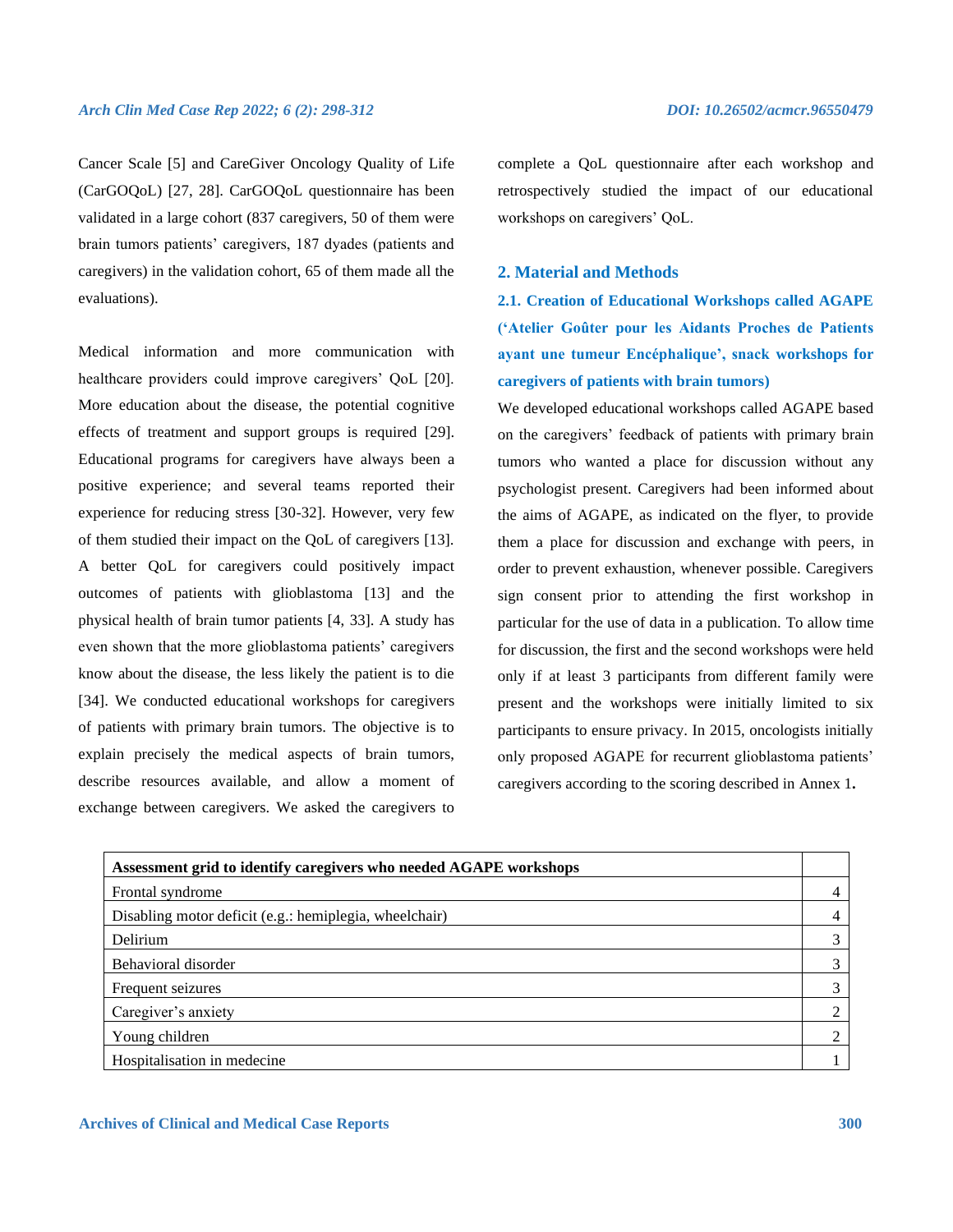| High grade glioma / uncertainty of the future                  |  |
|----------------------------------------------------------------|--|
| Request for informations by caregivers                         |  |
| Total: if $\geq$ 5: AGAPE Workshops were offered to caregivers |  |
|                                                                |  |

**Annex 1:** Proposed AGAPE for recurrent glioblastoma patients' caregivers.

Since the most frequent remark of the satisfaction questionnaire was to introduce AGAPE earlier, as of October 2016, the oncologist gave caregivers of patient with primary brain tumor the information about the workshops at the initial medical consultation not only after relapse but also during adjuvant treatment. For each patient, several different caregivers could take part in these educational workshops initially limited to 6 families. Some caregivers were so eager to take part in AGAPE, that up to 11 caregivers from 9 different families were allowed to attend the first workshop. But only the closest or most involved caregiver per family completed questionnaires.

#### **2.2. Handbook for Brain Tumor Patients' Caregivers**

A handbook for brain tumor patients' caregivers was written by members of our neuro-oncology unit; including 2 neuro-oncologists, 2 nurses specialized in neuro-oncology and educational workshops, a nurse responsible for the supportive care department, a radiation therapist, a social worker, 2 physiotherapists, a pharmacist, a radiotherapy manipulator and a dietician. The advantages and disadvantages of the diverse hospital facilities have also been validated by doctors in these institutions. This handbook was given only to AGAPE participants.

#### **2.3. AGAPE Workshops**

AGAPE took place in a quiet, soothing space in the supportive care department, outside of the treatment and consultation rooms, where snacks and drinks were provided. A medical oncologist and a nurse specialized in neuro-oncology or the nurse responsible for the supportive care department also took part in the AGAPE session. AGAPE was divided into 3 workshops of 2 hours, each one of them was between 3 to 4 weeks apart. All AGAPE sessions began by a round-table that permitted caregivers to introduce themselves and to express their expectations. During the first theoretical workshop, neurological symptoms as well as therapeutics were discussed. The aims were to better understand the brain tumor disease, its evolution, and to manage potential side effects of treatment. The second theoretical workshop was dedicated to information on instrumental human resources available (e.g., wheelchairs, walkers, crutches and psychometrics, nutrition, psychologists, social workers) and hospital facilities (e.g., rehabilitation and follow-up care, palliative care units, home hospitalization, mobile support and rehabilitation teams). The website of our Centre was also shown to caregivers, in particular the neuro-oncology unit homepage, (http//:www.centre-eugene-marquis.fr/). The third workshop was run as a support group open for free discussions. Every caregiver had the opportunity to share their difficulties and burdens with professionals and could obtain answers personalized to their specific needs. Caregivers of the previous session, whose loved one was still alive, were invited to participate in this third workshop.

#### **2.4. Evaluation of Feasibility of AGAPE**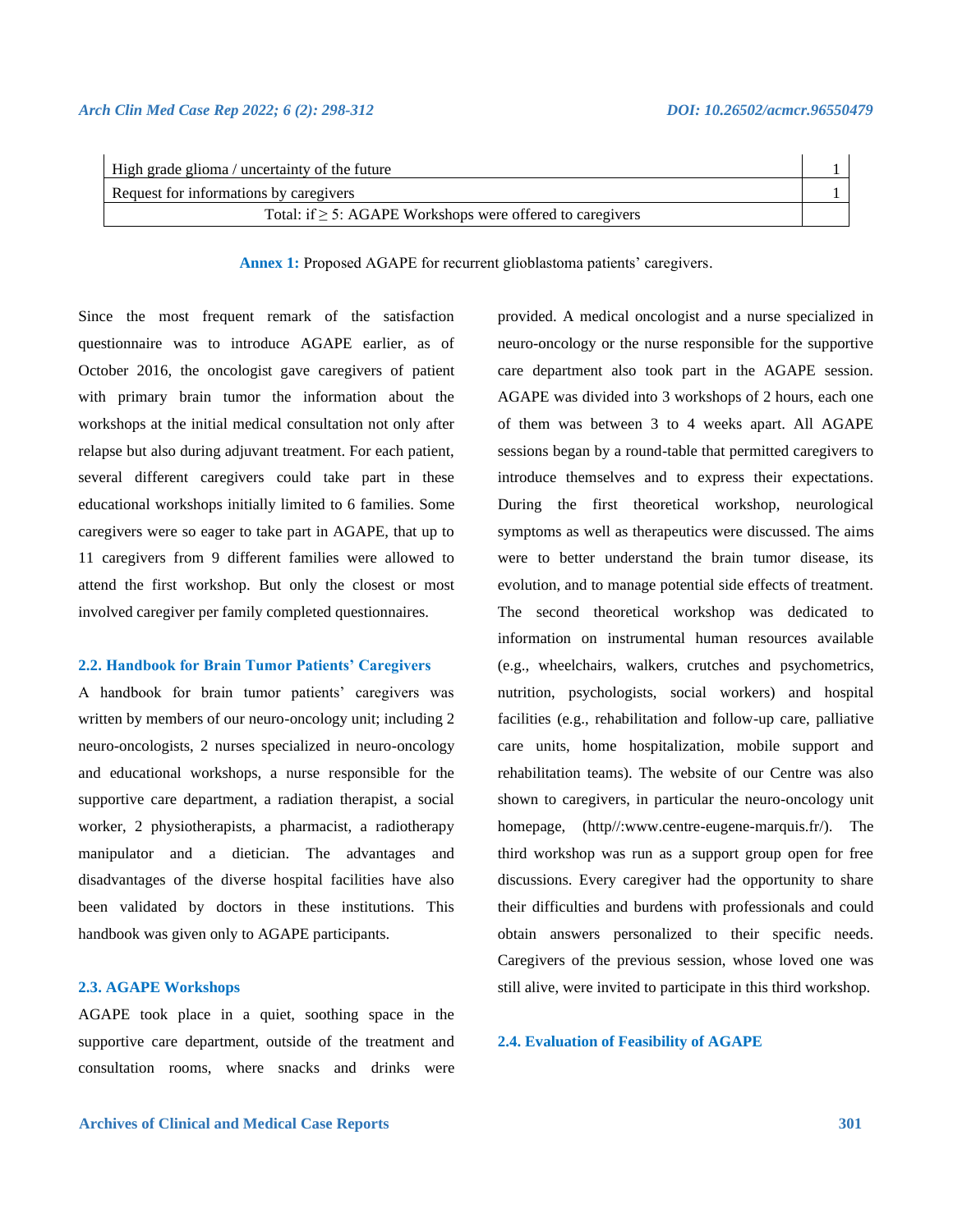AGAPE feasibility was evaluated by the caregivers' attendance of the 2 theoretical scheduled sessions and their satisfaction according to a questionnaire filled out during the third workshop attended. Caregivers evaluated the general organization and the logistics (schedule, location, number of participants) of the workshops and could add comments, suggestions to improve them.

#### **2.4. AGAPE Outcomes**

Caregivers answered the final question: do you think these workshops should be maintained over time? Additional outcomes were the percentage of caregivers in favour of AGAPE sustainability.

# **2.5. Evaluation of the Impact of AGAPE on Caregivers' QoL**

In order to objectively evaluate the impact of AGAPE, caregivers were asked to complete a self-administered CarGOQoL questionnaire at the beginning of the first workshop: the baseline and after each workshop (only one per family). Through 29 items, CarGOQoL described 10 dimensions of caregivers' QoL: psychological well-being, burden, relationship with healthcare professionals, administration and finances, coping, physical well-being, self-esteem, leisure time, social support, and private life. An index was calculated as the mean of all dimension scores. Each dimension and the index were ranged from 0 to 100, i.e., better QoL corresponding to higher score. We retrospectively analyzed CarGOQoL questionnaire scores for each caregiver during their involvement in the AGAPE workshops. As usual, the evaluation between QOL questionnaires is between 3 and 6 months. We choose a minimal time of at least 2 months, as the first three workshops could be scheduled during this time interval and during the longer interval between the first and last

workshop to identify the change of QOL that occurs over the therapeutic management.

#### **2.6. Statistical analysis**

Patients' and caregivers' sociodemographic characteristics, time from diagnosis, workshops, progression, and death, carGOQOL score at baseline, and after every workshop were prospectively collected during the study. Statistics for continuous variables were presented by mean, standard deviation or median and range, whereas frequencies and percentages were used for categorical variables. Comparisons were made using nonparametric tests such as Mann-Whitney, Wilcoxon signed ranks. As is often the case with subjective scale measures, many missing data were expected. To account for most caregivers' responses without overestimating the QoL measures, different imputation for missing data was proposed based on the maximum bias rule. If there was a missing value on an item, the lowest score, the median and the mean of lowest and median score for that item was imputed [35, 36]. Unfortunately, questionnaires with more than half of the items missing were excluded completely.

#### **3. Results**

#### **3.1. AGAPE workshops**

In total, between February 2015 and March 2019, 12 threemonth sessions were organized allowing the attendance of 87 caregivers from 75 families (Figure 1). 2 caregivers were excluded: one after withdrawal of consent and a loved one treated for brain metastasis. 21 caregivers hadn't submitted the first or the last CarGOQoL questionnaires, 11 with too much missing data and 5 other caregivers attended only one workshop (1 died, 4 loved one have a progressive disease after the first workshop of which 2 had been transferred to a palliative care unit before the second workshop). Only 36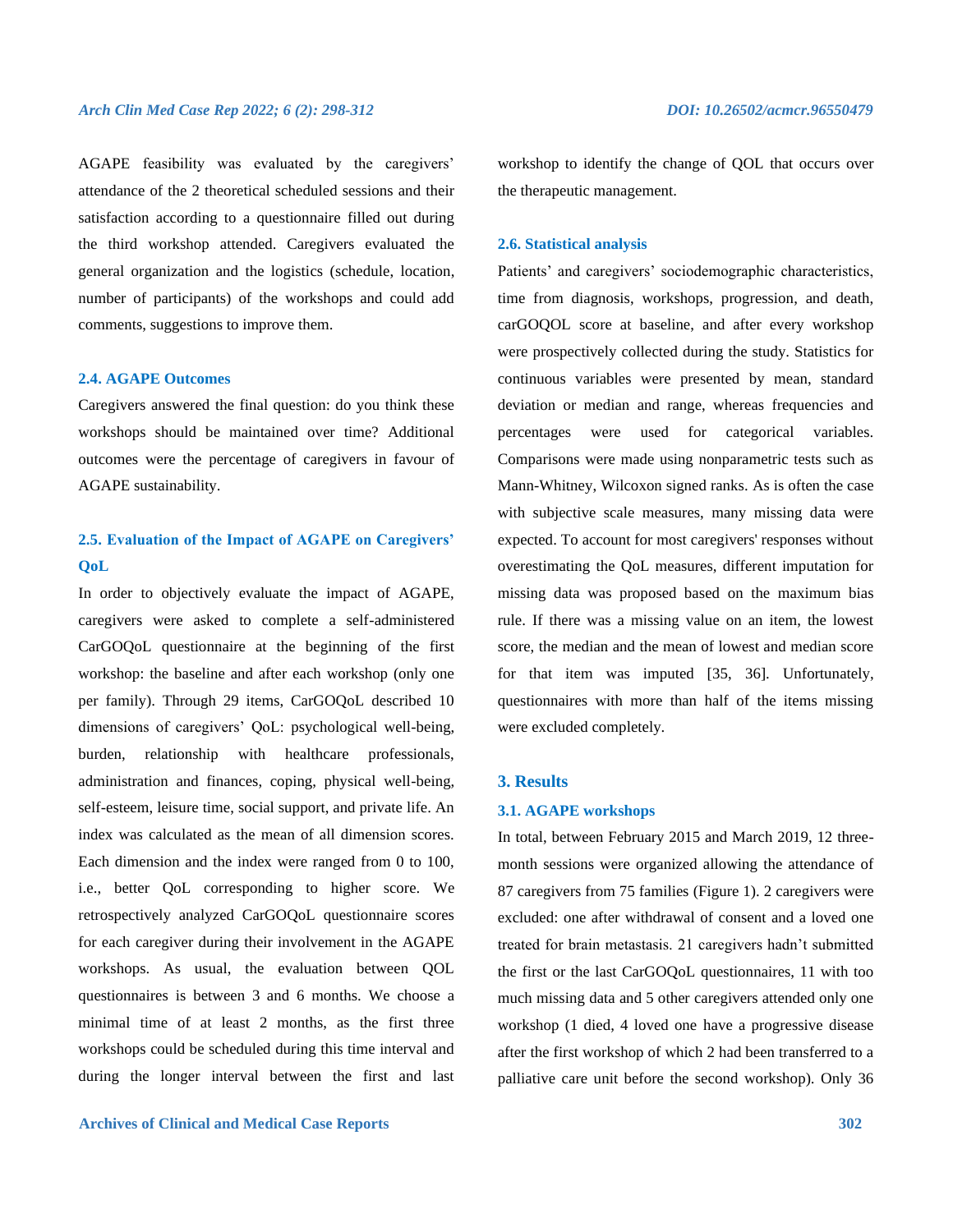caregivers submitted the baseline questionnaire and at least one other more than 2 months apart CarGoQol questionnaire (Figure 1). However, we tried to analyze the 2 groups (36 included and 37 excluded) to avoid bias as much as possible.



**Figure 1:** Flowchart.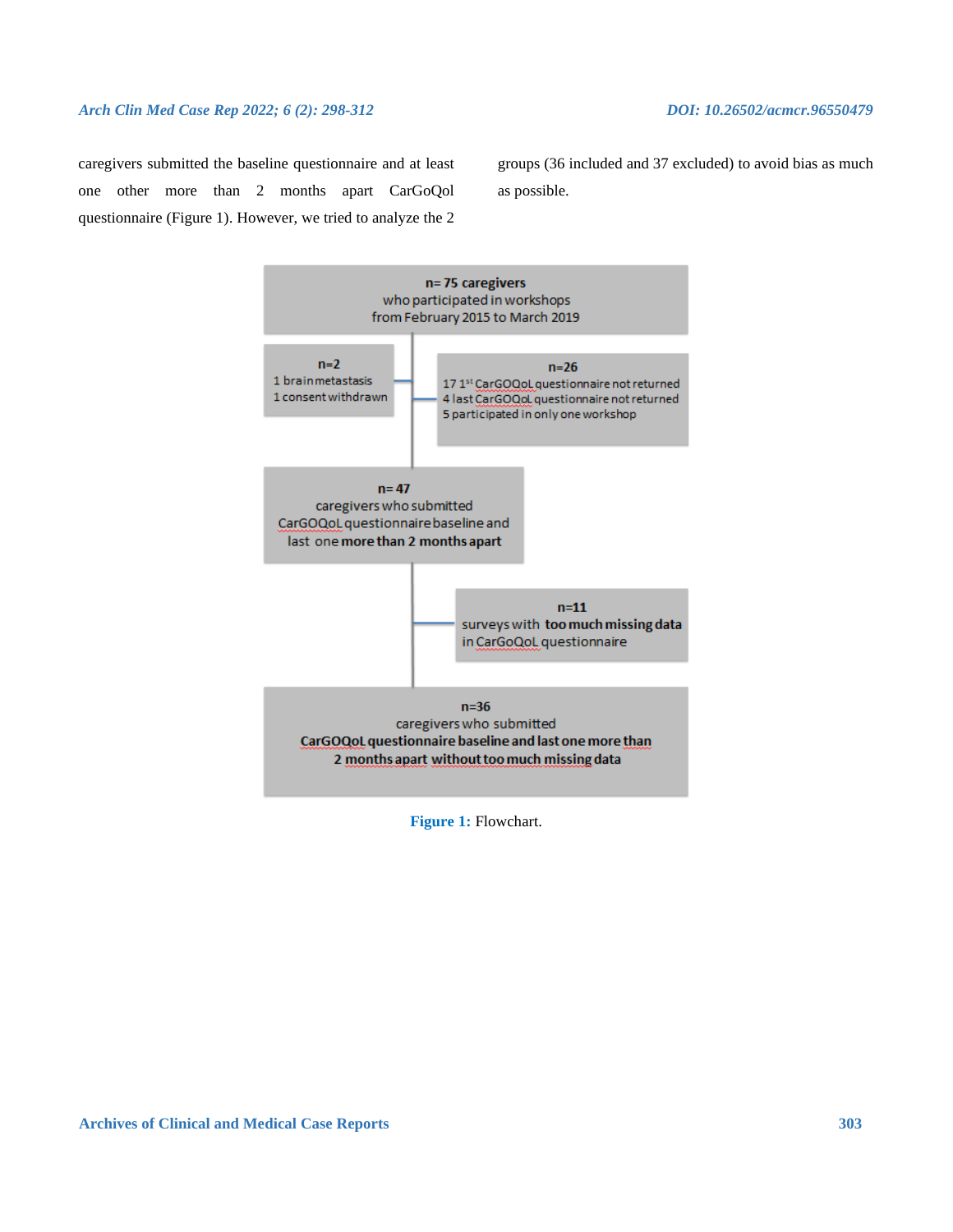

**Figure 2:** Numbers of workshops attended by the 36 caregivers.

#### **3.2. AGAPE Feasibility**

84% of the caregivers attended the first two theoretical workshops. 1 caregiver didn't take part in the second workshop because of scheduling issues (but she attended the 3rd workshop support group several times), one caregiver died before the second workshop, and 10 caregivers didn't attend the 2nd workshop because of their loved one's rapid progressive disease.

#### **3.3. Caregivers and Patients Characteristics**

89% of the caregivers were spouses (Table 1). In addition to the caregivers who completed the questionnaire, 3 sisters,

2 fathers, 3 mothers and 4 daughters took part in AGAPE. Two thirds of the patients were male, treated for glioblastoma (67%) after the first relapse (46%) (Table 2). As the caregivers who did not participate in 2 workshops (16%) were systematically excluded, the median number of workshops is statistically different between the 2 groups. The 36 caregivers included in the final analysis participated in between 2 and 12 workshops. (Figure 2). Two-thirds of the 36 loved ones had a progressive disease after the first workshop and 21 died. The interval between the first and the last workshop was up to 4 years.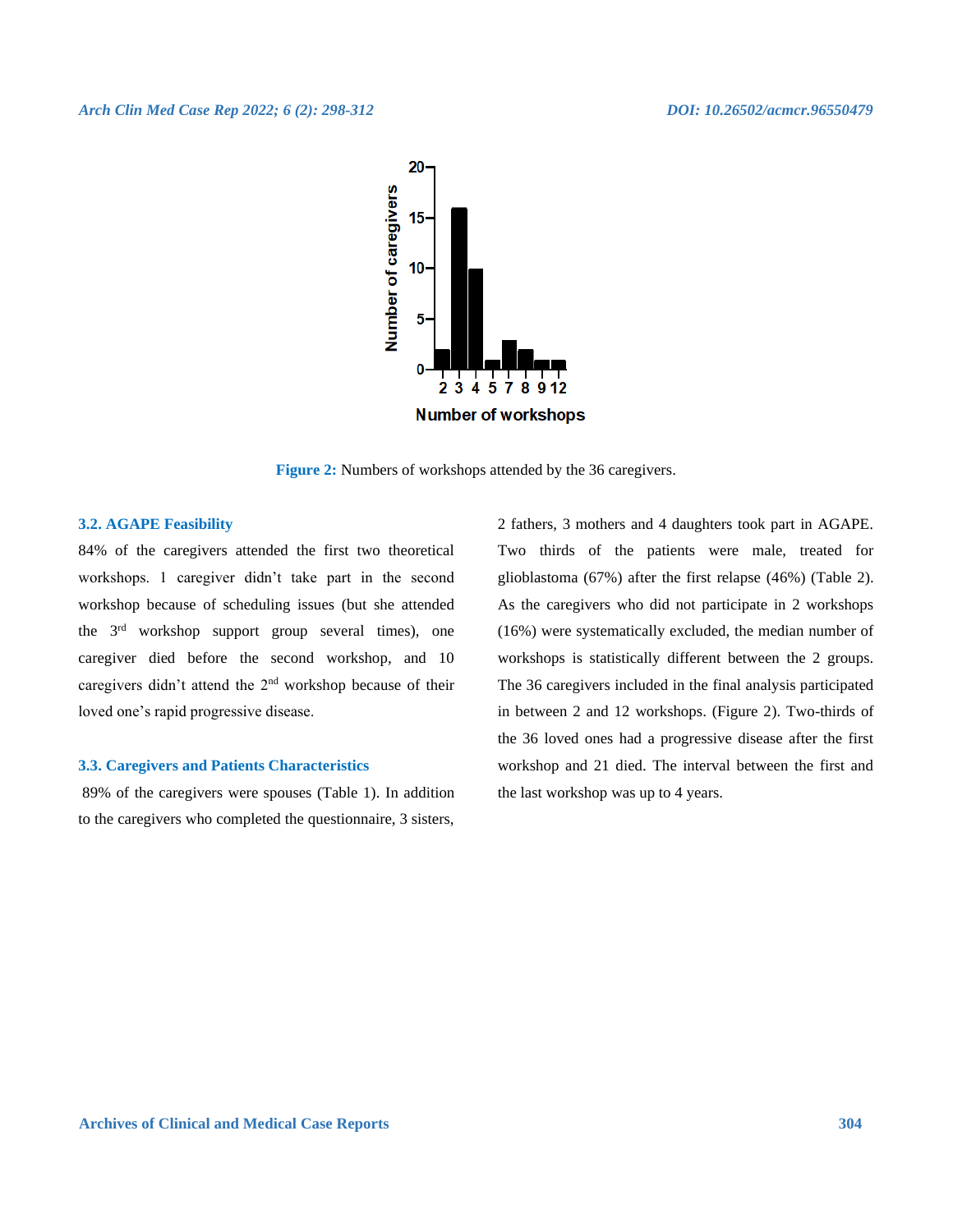| <b>Caregivers' Characteristics</b>            | $n = 73$ | n=36 included | $n=37$ excluded | p        |
|-----------------------------------------------|----------|---------------|-----------------|----------|
| Relationships with the patients:              |          |               |                 |          |
| Wives                                         | 42       | 13            | 11              |          |
| <b>Husbands</b>                               | 23       | 10            | 13              |          |
| Daughters                                     | 3        | 2             |                 |          |
| <b>Brother</b>                                | 2        |               |                 |          |
| Mother                                        |          | $\Omega$      |                 |          |
| Father                                        |          | $\theta$      |                 |          |
| Friend                                        |          | $\Omega$      |                 | 0.17     |
| Time interval between first and last workhops |          |               |                 |          |
| Median (months)                               |          | 4.5           |                 |          |
| [1st quartile-3rd quartile]                   | $[1-5]$  | $[1-10.3]$    | $[0-1]$         | < 0.0001 |
| Number of workshop                            |          |               |                 |          |
| Median                                        | 2        | 3             | $\overline{2}$  |          |
| [1st quartile-3rd quartile]                   | $[2-4]$  | $[3-4]$       | $[1-3]$         | < 0.0001 |

Table 1: Caregivers' characteristics.

| <b>Patients' Characteristics</b>                      | $n=73$         | $n=36$ included | $n=37$ excluded | $\mathbf{D}$ |
|-------------------------------------------------------|----------------|-----------------|-----------------|--------------|
| Age at diagnosis (years): Median                      | 55             | 54              | 55              |              |
| [1st quartile-3rd quartile]                           | $[45-62]$      | $[44-62]$       | $[49-63]$       | 0.97         |
| Patients' gender                                      |                |                 |                 |              |
| Male                                                  | 48             | 23              | 25              |              |
| Female                                                | 25             | 13              | 12              | 0.75         |
| Histology                                             |                |                 |                 |              |
| Glioblastoma                                          | 49             | 24              | 25              |              |
| Without histological proof but treated as GBM         | 3              | $\mathfrak{2}$  |                 |              |
| Anaplatic astrocytoma                                 | $\overline{4}$ | 3               |                 |              |
| Anaplastic oligodendroglioma                          | 10             | 6               | $\overline{4}$  |              |
| Low grade glioma                                      | 7              | 1               | 6               | 0.86         |
| Time of the first workshop: (n)                       |                |                 |                 |              |
| During or after adjuvant treatment                    | 27             | 17              | 1               |              |
| After 1st relapse                                     | 34             | 14              | 20              |              |
| After 2nd relapse                                     | $\overline{7}$ | 5               | 2               |              |
| After 3rd relapse                                     | 5              | $\mathbf{0}$    | 5               | 0.08         |
| Time interval between diagnosis and first<br>workshop |                |                 |                 |              |
| Median (months)                                       | 10             | 10              | 10              |              |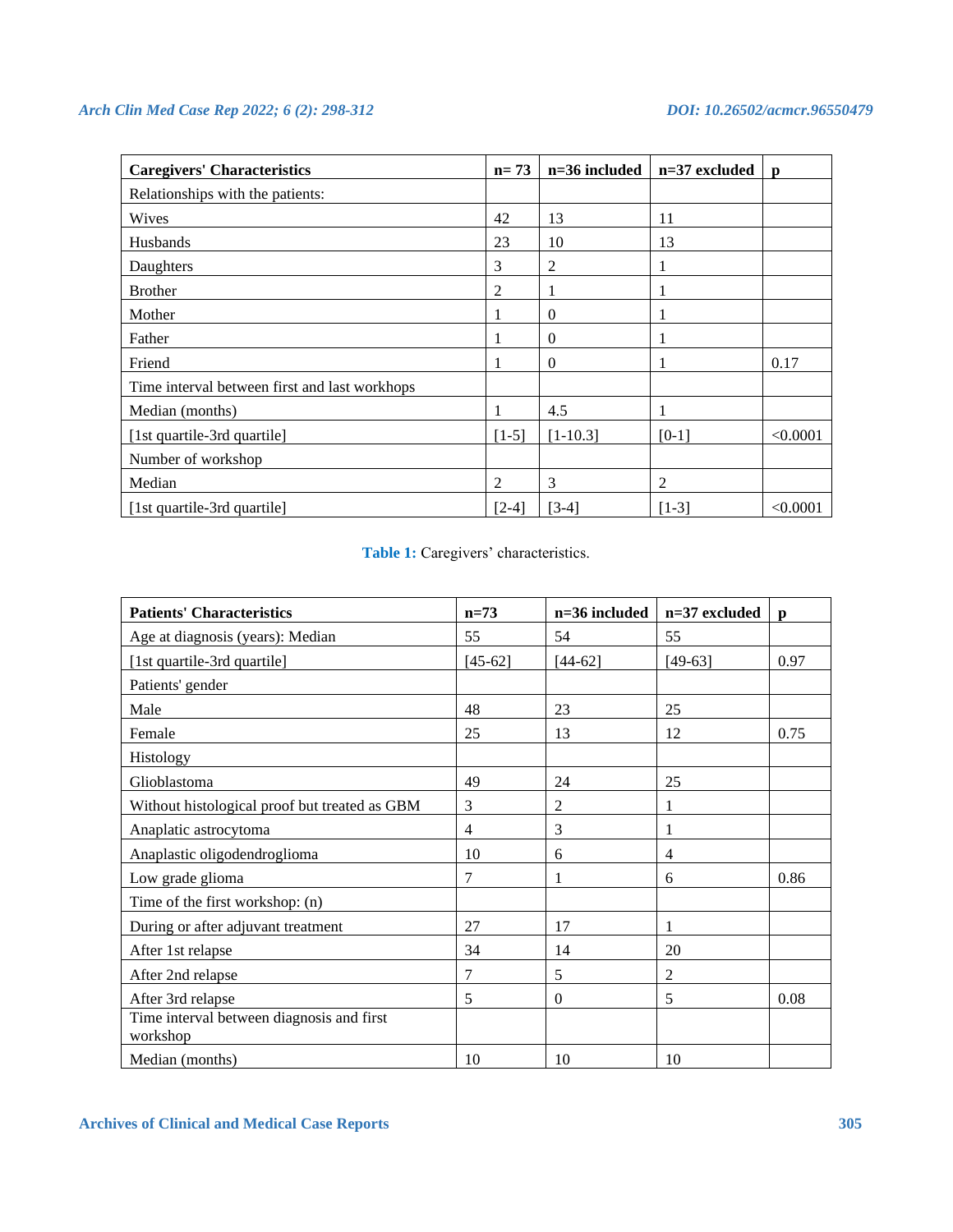| [1st quartile-3rd quartile]             | [7-24]        | $[4.8 - 20.5]$ | [7-34]    | 0.46 |
|-----------------------------------------|---------------|----------------|-----------|------|
| Time interval between last workshop and |               |                |           |      |
| palliative                              |               |                |           |      |
| management decision                     |               |                |           |      |
| Median (months)                         |               | h              |           |      |
| [1st quartile-3rd quartile]             | $[1.5 - 5.5]$ | $[5.5 - 8.5]$  | $[0.8-4]$ | 0.04 |

**Table 2:** Patients' characteristics.

#### **3.4. Additional AGAPE Outcomes**

Each caregiver was in favor of AGAPE sustainability. The level of AGAPE satisfaction on the general organization, logistics and workshops was very high (80%), the most frequent written remark was to propose AGAPE earlier, even during adjuvant treatment (not only after the first relapse). At the end of each workshop, an oral round table allowed each caregiver to express their feelings, satisfaction or discontent. For example, after the first workshop, caregivers reported being satisfied with knowing all possible symptoms, even though they admitted to be worried but they were also reassured to know how they should react and what they should do. The presentation has evolved to be more interactive: the caregivers had to identify all the potential brain tumor's symptoms by themselves

# **3.5. Impact of AGAPE on QoL Evaluated by CarGOQoL**

As indicated in Table 3, we compared dimension scores and index obtained after the first workshop to the last workshop that the 36 caregivers participated in. Overall, there was no difference in all these scores. Caregivers's CarGOQoL index mean score was 70.0 at baseline before the first workshop and 69.9 for the last workshop they took part in (p=0.95). At baseline and after the last workshop, highest scores were obtained for administration and finances, social time, psychological well-being and private life. There was no statistical decrease in QoL between baseline and the last workshop. Even though these findings are not significant, caregivers seemed to have a better relationship with healthcare providers and better self-esteem after attending the AGAPE workshops. The 37 excluded caregivers's CarGOQoL index mean score was 62,7, 64,0 and 62,6 with lowest, median and mean imputation respectively, which was significantly lower than the index of the 36 included caregivers ( $p<0.005$ ). But the score was skewed with the integration of the lowest possible number to the missing data, which sometimes corresponded to half the questionnaire. This potential underestimation of quality of life may explain this significant difference. Moreover, when comparison is possible between the first and the last workshop in this group (if the questionnaires have been returned), there is no statistically significant difference whatever the imputation. Moreover, the median time between the last workshop attended by the caregivers and the palliative care decision for their loved one is shorter among the 37 excluded caregivers than the 36 included caregivers ( $p=0.04$ ). The loved-ones of the 37 excluded caregivers were probably more symptomatic, so the burden was probably heavier on them.

support dimensions, self-esteem, and relationship with healthcare professionals. Caregivers reported the lowest scores at the baseline and after the last workshop for leisure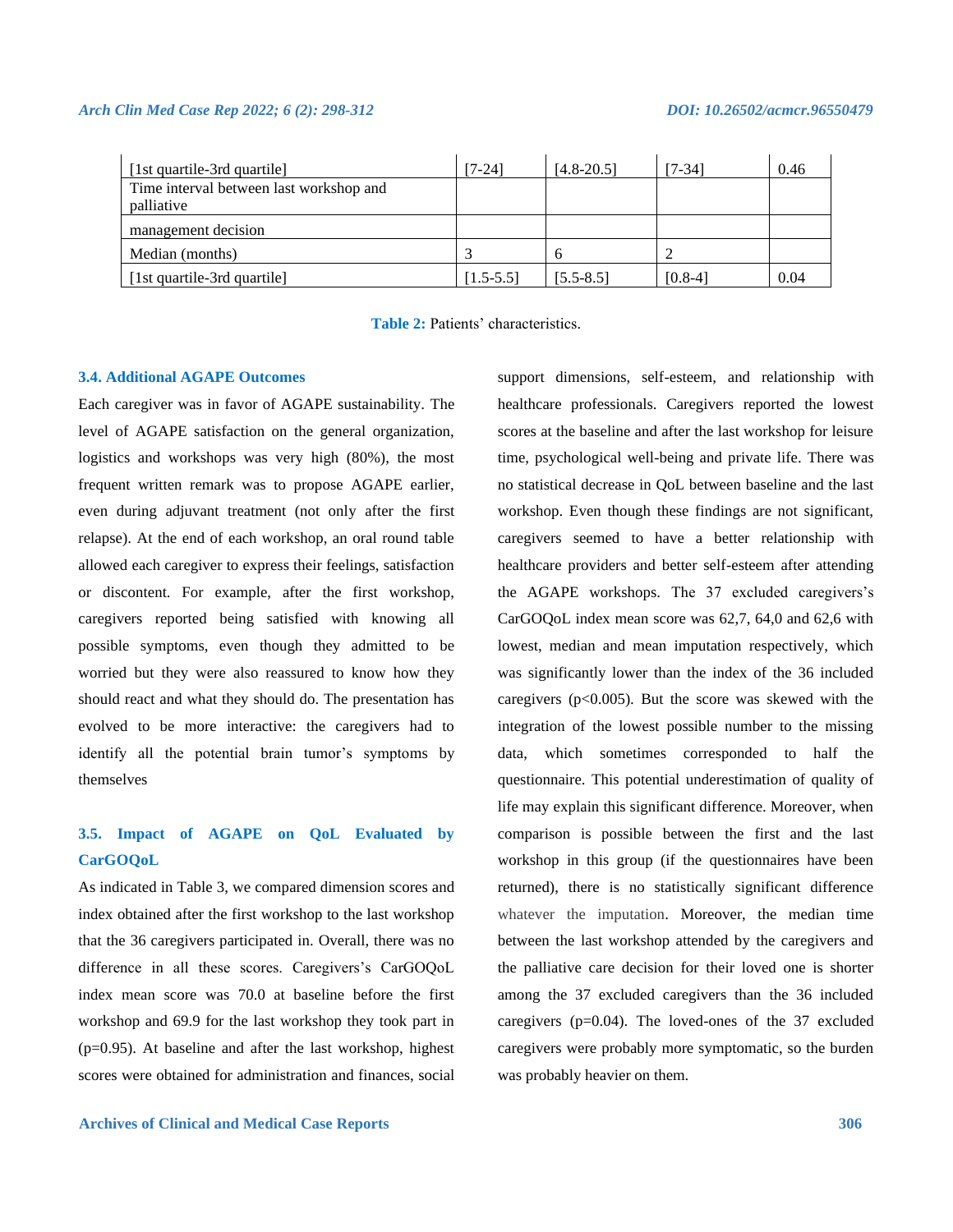| CargoQoL dimension             | <b>First workshop</b> | Last workshop    | IC $95%$      | p      |
|--------------------------------|-----------------------|------------------|---------------|--------|
|                                | $Mean \pm SD$         | $Mean \pm SD$    |               |        |
| Psychological well-being       | $57.64 \pm 2.62$      | $57.78 \pm 2.96$ | $-7.74:8.01$  | 0.972  |
| Burden                         | $76.67 \pm 3.13$      | $75.28 \pm 3.14$ | $-10.24:7.46$ | 0.7552 |
| Relationship with healthcare   | $72.96 \pm 2.35$      | $77.96 \pm 2.45$ | $-1.76:11.76$ | 0.1446 |
| providers                      |                       |                  |               |        |
| <b>Administration finances</b> | $87.22 \pm 2.73$      | $84.63 \pm 2.65$ | $-10.18:5.0$  | 0.4979 |
| Coping                         | $63.33 \pm 3.10$      | $64.81 \pm 2.70$ | $-6.73:9.70$  | 0.72   |
| Physical well-being            | $68.47 \pm 2.69$      | $69.03 \pm 2.75$ | $-7.10:8.21$  | 0.8854 |
| Self-esteem                    | $78 \pm 1.91$         | $79.43 \pm 2.35$ | $-4.62:7.48$  | 0.6392 |
| Leisure time                   | $56.11 \pm 2.962$     | $55.28 \pm 3.0$  | $-9.23:7.57$  | 0.8437 |
| Social support                 | $80.56 \pm 2.93$      | $75.83 \pm 2.97$ | $-13.03:3.59$ | 0.2608 |
| Private life                   | $59.17 \pm 3.89$      | $58.33 \pm 3.18$ | $-10.85:9.18$ | 0.8687 |
| Index                          | $70.04 \pm 1.65$      | $69.89 \pm 1.65$ | $-4.80:4.50$  | 0.9478 |

**Table 3:** Caregivers' CargoQoL scores between the first and last AGAPE workshops.

#### **4. Discussion**

Information about brain tumors and treatment effects were the first expectations expressed by caregivers at the beginning of the first workshop, as found by Ownsworth and et al [37]. Small groups allowed each participant to share his/her own experience of caregiving including difficulties and abilities. AGAPE is a valuable source of information, the caregivers relating easily to a peer who is coping with a similar situation rather than a healthcare provider, as described in the literature [4, 10]. AGAPE was mostly offered to caregivers of patients with glioblastoma, due to rapid neurocognitive decline. AGAPE guide caregivers along several steps of the disease, from the announcement of the diagnosis to palliative care, according to the oral discussion in the 3rd workshop seems to help them accept the changes in the condition of their loved one and their death. Compared to a similar population of glioma [38], our population had higher scores at baseline in all dimensions and index. Another educational program with 24 caregivers had shown a statistical improvement on knowledge scores testing from baseline to the end of the workshops, but found a decline 4 to 6 weeks after the workshops [30]. Some studies have shown that neurological symptoms at progression [39] and recurrence also have a negative impact on brain tumor patients' QoL [40]. A significant correlation between patients' and caregivers' overall QoL has been shown with similar reductions especially in their emotional and social well-being [10]. As two thirds of the patients presented neurocognitive decline, physical debilitation or behavioral changes due to disease progression since the baseline, maintain caregivers' QoL between the first and the last workshop is essential. The absence of significant decline score highlighted one of the positive effects of AGAPE as a resource for caregiver to face the impact of the disease on their loved one.

Caregivers shared that they felt they had become invisible; neither friends nor doctors asked them about their well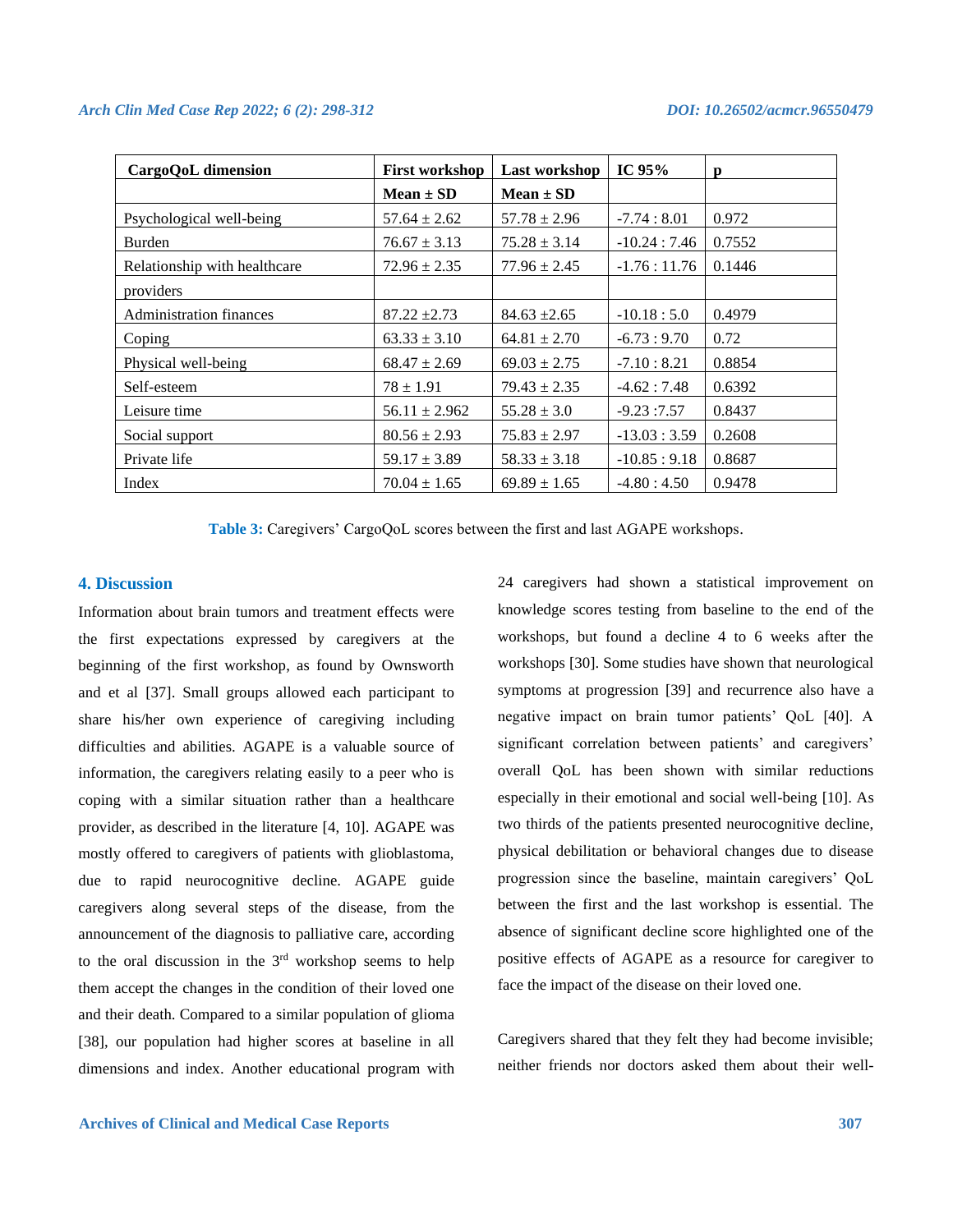being. As caregivers felt valued, AGAPE allowed an increase of self-esteem, coping, and relationship with healthcare providers between the first and the last workshop, but this was not significant. Moreover, confidence increased between caregivers and healthcare providers as a result of the workshops, as caregivers shared their private lives including their personal thoughts and feelings. Caregivers learned that it was fundamental to take care of themselves in order to take care of their loved one, they reported a stable sense of well-being between the first and the last workshop. Indeed, 2 caregivers from the first workshop (4 years ago), whose loved one was still alive, continue to attend the third workshop. The support group allowed caregivers to feel sometimes overburdened without guilt. The anxiety and worries about the future still predominated, as shown in others teams [21, 22], however caregivers felt that they could express themselves without judgment. The testimony of other caregivers, whose loved one had finished treatment without relapse or responded to bevacizumab after a relapse, maintained some hope of possible stabilization of the disease, even after a possible rapid neurological deterioration. Another team led to the same observation; caregivers appreciated sharing their own experiences with others caregivers [41]. Through AGAPE importance of social support as a crucial endpoint to allow caregivers to take time for themselves without feeling guilty. We insisted on the use of a list of resources to activate, if necessary. In the case of administrative or financial difficulties, caregivers from previous sessions emphasized how our social worker could easily help them in administrative procedures. Social help was appreciated to decrease the perceptual aspect of feeling overwhelmed. Reblin and al. [32] have found an association between greater burden at diagnosis and lower social support. Moreover, lower social support was related to higher

depression and anxiety. This underlines the importance of early programs for caregivers in order to ensure low initial levels of burden. Sherwood and al. [9] concluded that researchers might not be able to reduce distress but could focus on preventing an increase of distress over time. Thanks to AGAPE, the caregivers felt that they were not alone in particular with administration difficulties and shared the burden with the support group. The decrease of burden, social isolation, administration and financial dimensions between baseline and last workshop attended was not significant in our study. Several limitations to our study should be discussed, including the small size of our cohort, due to the low incidence of primary brain tumors and our choice to limit the number of caregivers from different families during the first 2 workshops to 9. Moreover, this feasibility study had no control group. Caregivers, who didn't attend AGAPE, were not interested in completing the QoL questionnaire. The participants may not represent all caregivers, but they correspond to those who wanted a support. Initially, we proposed AGAPE only for caregivers of patients with recurrent glioblastoma, but since caregivers asked us to introduce AGAPE earlier, we then authorized all caregivers whatever stage and histology of brain tumor. So it became heterogeneous with different impacts of prognosis on QoL. Only the closest caregiver completed the questionnaires to reduce the bias of multiple data on the same patient even though we ran risk of ignoring the impacts on other caregivers. Piil and et al. [41] have already shown that caregivers wanted interventions to maintain hope after diagnosis, early initiate health promotion activities, strategies for symptoms management and life planning. Only few studies in neuro-oncology [13, 30, 42, 43] have analyzed the impact of an intervention on the QoL of caregivers of patients with a primary brain tumor. Without any intervention, a significant decline had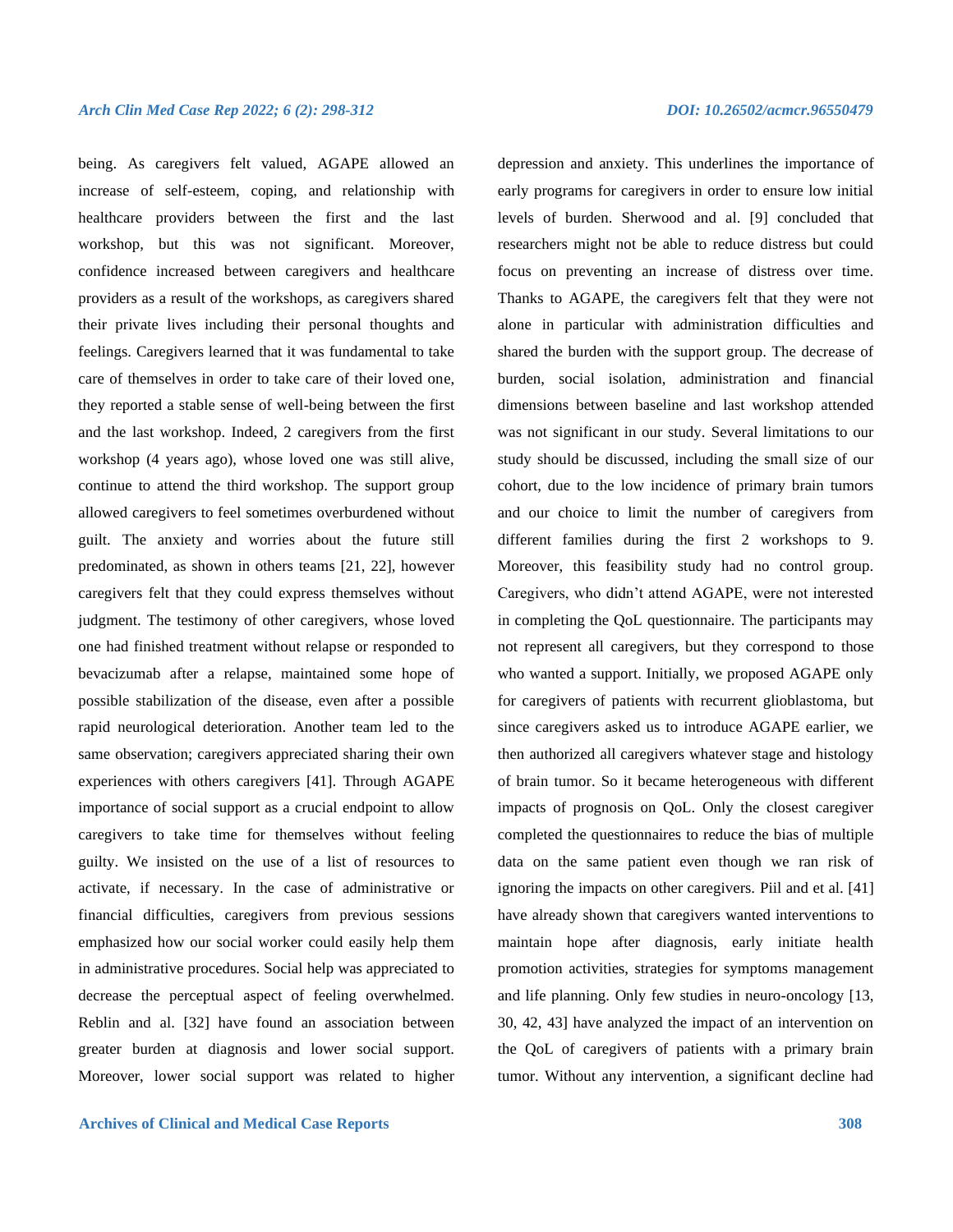been found in all dimensions of QoL for patients with a recurrent high-grade glioma and their caregivers [13, 44]. An educational program for caregivers found an improvement of knowledge at 4 weeks but scores decreased at 6 weeks, suggesting that information needed to be repeated [30]. In our experience, some caregivers continued to join us for the third workshop, ensuring knowledge and sharing the burden throughout the disease's trajectory from the initial announcement to palliative care. We found the same benefits (e.g., camaraderie, cohesion, motivation etc.) and barriers of support groups, such as logistical factor like transportation as Mallya and al. [45]. A meta-analysis on distress in neuro-oncology caregivers highlighted a feeling of isolation and lack of support from healthcare systems [46]. It is crucial to generalize early caregivers' support to improve psychosocial outcomes [32]. Our educational workshops could easily be developed in other hospitals. Recent studies have demonstrated that caregivers' mastery not only improves their own QoL [44], but increases the overall survival of patients with glioblastoma [34]. These two studies have found that mutual respect, good communication, caregiver mastery, and resilience benefit both patients and caregivers. Our real-life study shows, in spite of these limitations, that AGAPE workshops have helped maintain caregivers' QoL even though the patients had a progressive disease, which is usually correlated to QoL decline [47].

### **5. Conclusion**

Caregivers have to modify their everyday life to face new challenges imposed by brain tumors. Integrating them in health care through early educational workshops such as AGAPE is crucial. AGAPE combines 2 theoretical workshops to acknowledge and guide caregivers and a support group to share the burden of their new key role. Our

study showed that educational workshops are feasible and indicated that they could help maintain caregiver's QoL in patients with brain tumor. Further studies are necessary to implement them in daily practice.

#### **Authors' Contributions**

All the authors contributed to the study conception and design. Material preparation, data collection, and analysis were completed by Heloïse Bourien and Elodie Vauléon. The first draft of the manuscript was written by Heloïse Bourien and Elodie Vauléon and all the authors commented on previous versions of the manuscript. All the authors read and approved the final manuscript.

### **Funding**

None

We thank Catherine Gaughan, a native English speaker, that has critically revised the manuscript. Compliance with Ethical Standards

#### **Conflict of interest**

The authors declare that they have no conflict of interest.

#### **Ethics approval**

The study was performed in accordance with the Declaration of Helsinki and was approved by a local Ethics committee of Rennes (IRB-ID: 28.08).

#### **Consent to participate**

All participants provided written informed consent prior to study participation.

#### **Consent for publication**

Authorization was included in the participation consent.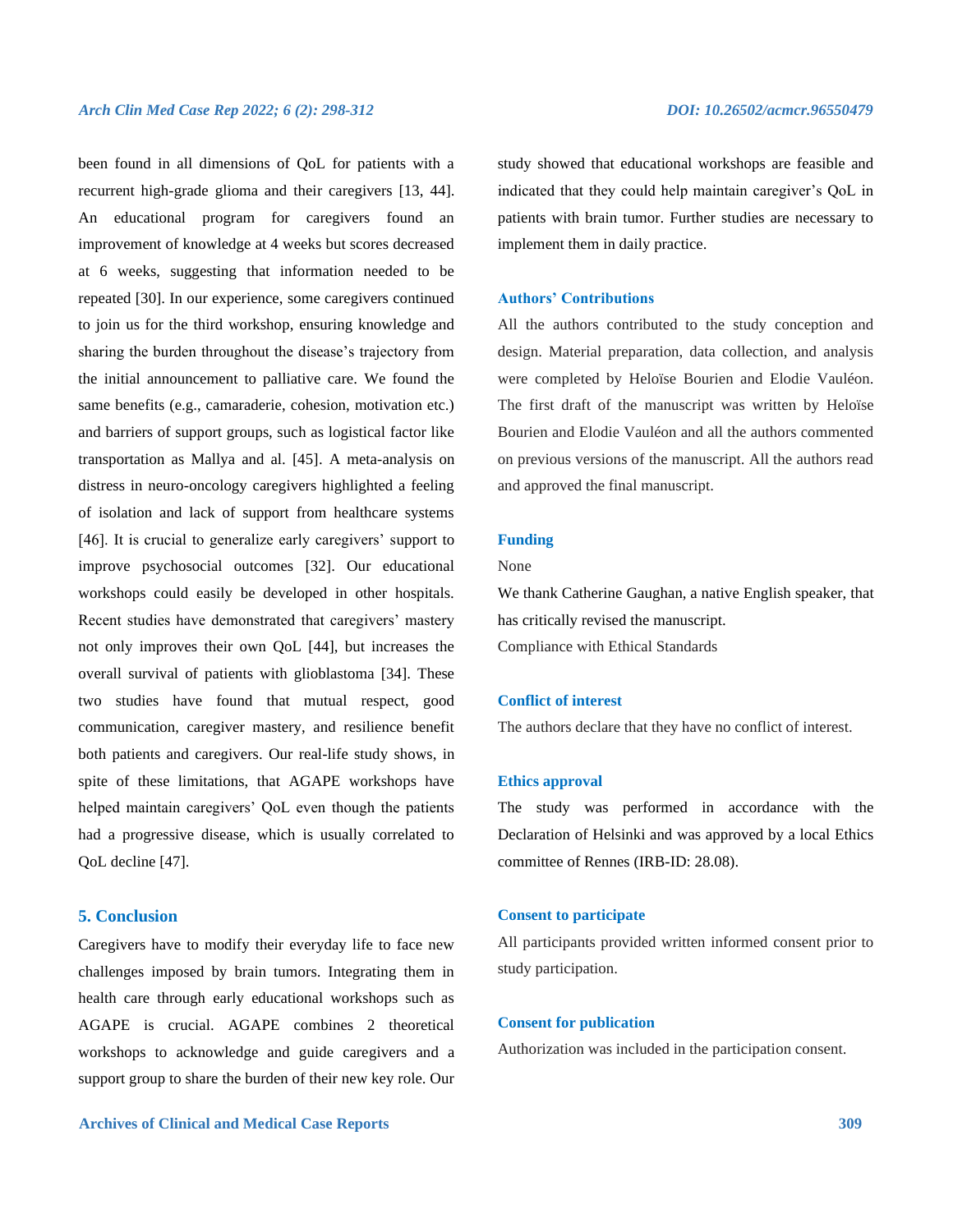#### **Availability of data and material**

Data were collected to comply with the European law of the General Data Protection Regulation (GDPR).

#### **Code availability**

Not applicable

### **References**

- 1. Ullgren H, Tsitsi T, Papastavrou E, et al. How family caregivers of cancer patients manage symptoms at home: A systematic review. Int J Nurs Stud 85 (2018): 68-79.
- 2. Taphoorn MJB, Klein M. Cognitive deficits in adult patients with brain tumours. Lancet Neurol 3 (2004): 159-168.
- 3. Madsen K, Poulsen HS. Needs for everyday life support for brain tumour patients' relatives: systematic literature review. Eur J Cancer Care (Engl) 20 (2011): 33-43.
- 4. Sherwood P, Given B, Given C, et al. Caregivers of persons with a brain tumor: a conceptual model. Nurs Inq 11 (2004): 43-53.
- 5. Weitzner MA, Jacobsen PB, Wagner H, et al. The Caregiver Quality of Life Index-Cancer (CQOLC) scale: development and validation of an instrument to measure quality of life of the family caregiver of patients with cancer. Qual. Life Res Int J Qual. Life Asp Treat Care Rehabil 8 (1999): 55-63.
- 6. Schubart JR, Kinzie MB, Farace E. Caring for the brain tumor patient: family caregiver burden and unmet needs. Neuro-Oncol 10 (2008): 61-72.
- 7. Piil K, Nordentoft S, Larsen A, et al. Bereaved caregivers of patients with Caring for the brain tumor patient: family caregiver burden and unmet needs. Neuro Oncol 10 (2008): 61-72. high-grade glioma: a

systematic review. BMJ Support. Palliat. Care 9 (2019): 26-33.

- 8. Pinquart M, Sorensen S. Differences between caregivers and noncaregivers in psychological health and physical health: a meta-analysis. Psychol. Aging 18 (2003): 250-267.
- 9. Sherwood PR, Cwiklik M, Donovan HS. Neurooncology family caregiving: review and directions for future research. CNS Oncol 5 (2016): 41-48.
- 10. Janda M, Steginga S, Langbecker D, et al. Quality of life among patients with a brain tumor and their carers. J Psychosom Res 63 (2007): 617-623.
- 11. Muñoz C, Juarez G, Munoz ML, et al. The quality of life of patients with malignant gliomas and their caregivers. Soc. Work Health Care 47 (2008): 455- 478.
- 12. Ramirez C, Christophe V, Dassonneville C, et al. Caregivers' quality of life and psychological health in response to functional, cognitive, neuropsychiatric and social deficits of patients with brain tumour: protocol for a cross-sectional study. BMJ Open 7 (2017): e016308.
- 13. Boele FW, Hoeben W, Hilverda K, et al. Enhancing quality of life and mastery of informal caregivers of high-grade glioma patients: a randomized controlled trial. J. Neurooncol 111 (2013): 303-311.
- 14. Parvataneni R, Polley MY, Freeman T, et al. Identifying the needs of brain tumor patients and their caregivers. J. Neurooncol 104 (2011): 737-744.
- 15. Janda M, Eakin EG, Bailey L, et al. Supportive care needs of people with brain tumours and their carers. Support. Care Cancer Off. J. Multinatl. Assoc. Support. Care Cancer 14 (2006): 1094-1103.
- 16. McConigley R, Halkett G, Lobb E, et al. Caring for someone with high-grade glioma: a time of rapid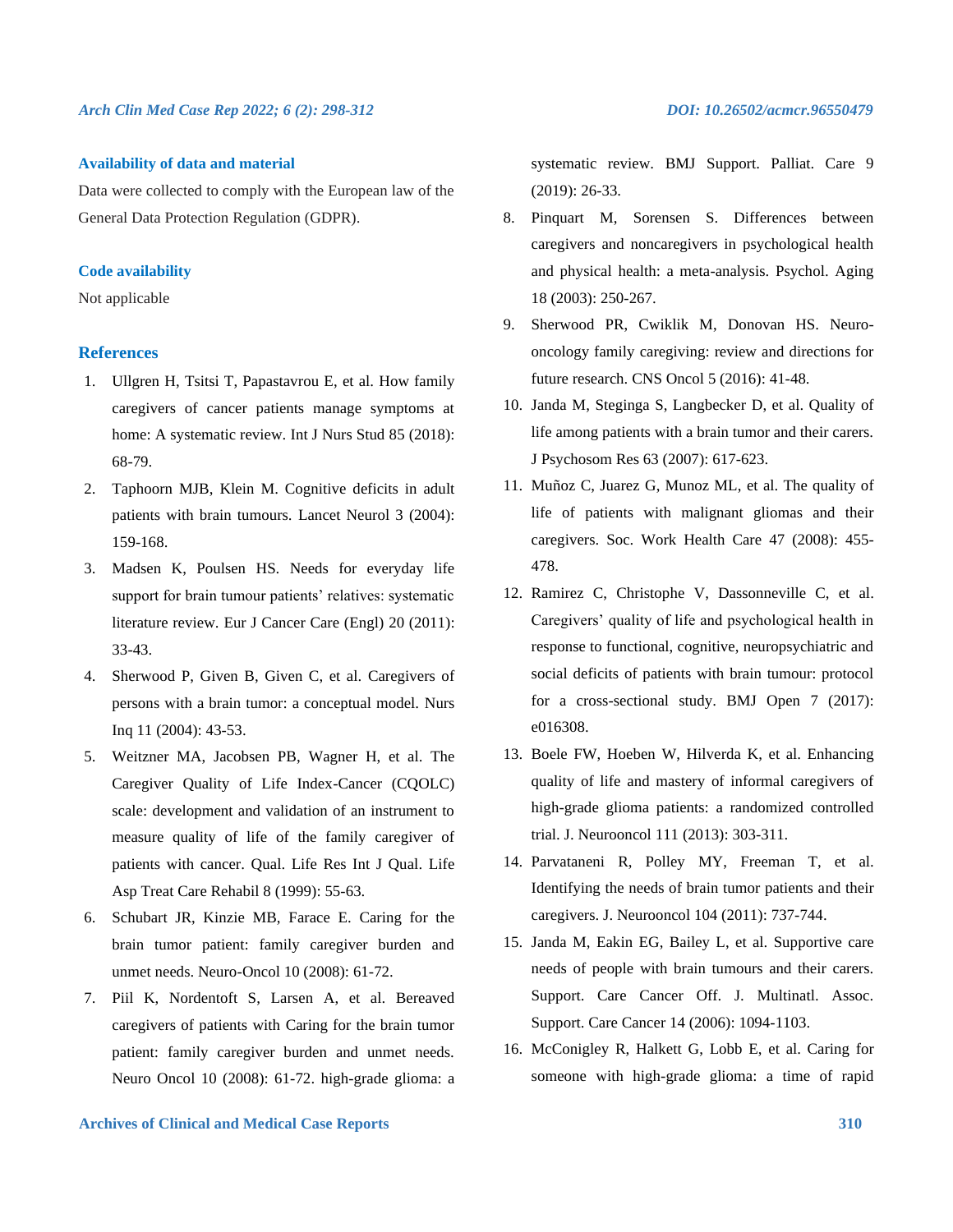change for caregivers. Palliat. Med 24 (2010): 473- 479.

- 17. Arber A, Faithfull S, Plaskota M, et al. A study of patients with a primary malignant brain tumour and their carers: symptoms and access to services. Int. J. Palliat. Nurs 16 (2010): 24-30.
- 18. Strang S, Strang P. Spiritual thoughts, coping and "sense of coherence" in brain tumour patients and their spouses. Palliat Med 15 (2001): 127-134.
- 19. Rosenblum ML, Kalkanis S, Goldberg W, et al. Odyssey of hope: a physician's guide to communicating with brain tumor patients across the continuum of care. J Neurooncol 92 (2009): 241-251.
- 20. Spetz A, Henriksson R, Bergenheim AT, et al. A specialist nurse-function in neurooncology: a qualitative study of possibilities, limitations, and pitfalls. Palliat. Support. Care 3 (2005): 121-130.
- 21. Salander P, Spetz, A. How do patients and spouses deal with the serious facts of malignant glioma? Palliat. Med 16 (2002): 305-313.
- 22. Applebaum AJ, Buda K, Kryza-Lacombe M, et al. Prognostic awareness and communication preferences among caregivers of patients with malignant glioma. Psychooncology 27 (2018): 817-823.
- 23. Hazen RJ, Lazar A, Gennari JH. Assessing patient and caregiver needs and challenges in information and symptom management: a study of primary brain tumors. AMIA. Annu Symp Proc 2016 (2017): 1804- 1813.
- 24. Pace A, Dirven L, Koekkoek JAF, et al. European Association for Neuro-Oncology (EANO) guidelines for palliative care in adults with glioma. Lancet Oncol 18 (2017): e330-e340.
- 25. Hudson P, Remedios C, Zordan R, et al. Guidelines for the Psychosocial and Bereavement Support of

Family Caregivers of Palliative Care Patients. J Palliat Med 15 (2012): 696-702.

- 26. McMillan SC, Mahon M. Measuring quality of life in hospice patients using a newly developed Hospice Quality of Life Index. Qual Life Res Int J Qual Life Asp Treat. Care Rehabil 3 (1994): 437-447.
- 27. Minaya P, Baumstarck K, Berbis J, et al. The CareGiver Oncology Quality of Life questionnaire (CarGOQoL): development and validation of an instrument to measure the quality of life of the caregivers of patients with cancer. Eur J Cancer Oxf Engl 48 (2012): 904-911.
- 28. Kaveney SC, Baumstarck K, Minaya-Flores P, et al. Validation of the American version of the CareGiver Oncology Quality of Life (CarGOQoL) questionnaire. Health Qual. Life Outcomes 14 (2016): 82.
- 29. Lageman SK, Brown PD, Anderson SK, et al. Exploring primary brain tumor patient and caregiver needs and preferences in brief educational and support opportunities. Support. Care Cancer Off. J Multinatl Assoc Support Care Cancer 23 (2015): 851-859.
- 30. Cashman R, Bernstein LJ, Bilodeau D, et al. Evaluation of an educational program for the caregivers of persons diagnosed with a malignant glioma. Can. Oncol. Nurs. J Rev Can Nurs Oncol 17 (2007): 6-15.
- 31. Swartz JJ, Keir ST. Program preferences to reduce stress in caregivers of patients with brain tumors. Clin J Oncol Nurs 11 (2007): 723-727.
- 32. Reblin M, Ketcher D, Forsyth P, et al. Outcomes of an electronic social network intervention with neurooncology patient family caregivers. J Neurooncol 139 (2018): 643-649.
- 33. Finocchiaro CY, Petruzzi A, Lamperti E, et al. The burden of brain tumor: a single-institution study on